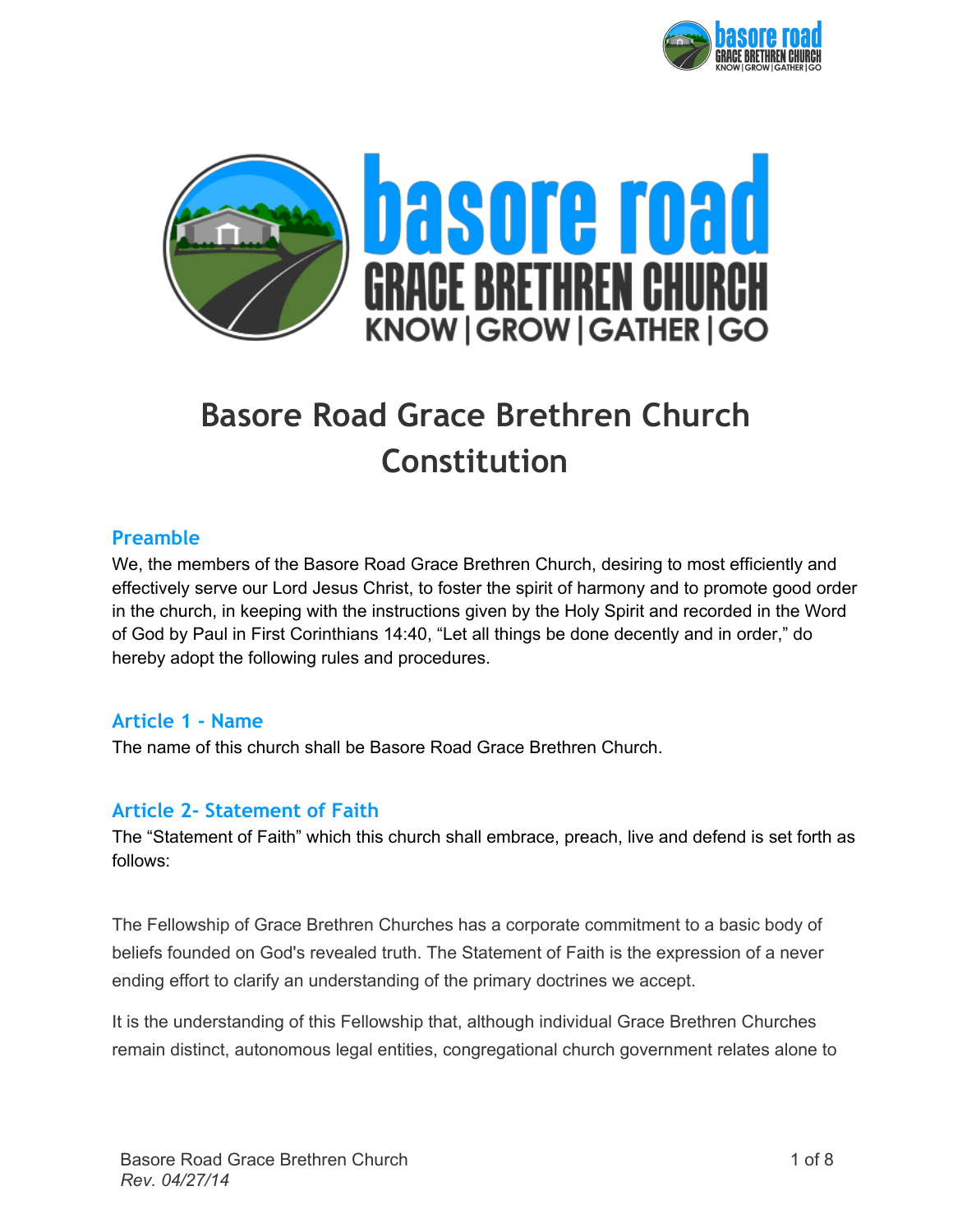

the incidental affairs of the local congregation and not to doctrinal practices or tenets which must be general or universal the same in all congregations. The basic doctrines of one congregation shall be the same as the basic doctrines in every other.

Accordingly, the Fellowship of Grace Brethren Churches, Inc., believing the Bible, the whole Bible, and nothing but the Bible to be the infallible rule of faith and of practice and feeling the responsibility to make known the divine message of the Bible, presents the following articles as a statement of those basic truths taught in the Bible which are common to our Christian faith and practice.

- 1. The Bible. The Word of God, the sixty-six books of the Old and New Testaments, verbally inspired in all parts, and therefore wholly without error as originally given of God (2 Tim. 3:16; 2 Peter 1:21).
- 2. The One True God. Existing eternally as three persons: the Father, the Son, and the Holy Spirit (Luke 3:22; Matthew 28:19; 2 Cor. 13:14).
- 3. The Lord Jesus Christ. His preexistence and deity (John 1:1-3), incarnation by virgin birth (John 1:14; Matthew 1:1823), sinless life (Heb. 4:15), substitutionary death (2 Cor. 5:21), bodily resurrection (Luke 24:36-43), ascension into heaven, and present ministry (Heb. 4:1416), and coming again (Acts 1:11).
- 4. The Holy Spirit. His personality (John 16:7-15), and deity (Acts 5:3-4), and His work in each believer: baptism and indwelling at the moment of regeneration (1 Cor. 12:13; Rom. 8:9), and filling (Eph. 5:18) to empower for Christian life and service (Eph. 3:16; Acts 1:8; Gal. 5:22-23).
- 5. Man. His direct creation in the image of God (Gen. 1:26-28), his subsequent fall into sin resulting in spiritual death (Gen. 3:1-24; Rom. 5:12), and the necessity of the new birth for his salvation (John 3:3-5).
- 6. Salvation. A complete and eternal salvation by God's grace alone, received as the gift of God through personal faith in the Lord Jesus Christ and His finished work (Eph. 2:8-9; Titus 3:5-7; 1 Peter 1:18-19).
- 7. The Church. One true church, the body and the bride of Christ (Eph. 1:22-23; 5:25-32), composed of all true believers of the present age (1 Cor. 12:12-13); and the organization of its members in local churches for worship, for edification of believers, and for worldwide gospel witness, each local church being autonomous but cooperating in fellowship and work (Eph.  $4:11-16$ ).
- 8. Christian Life. A life of righteousness, good works and separation unto God from the evil ways of the world (Rom. 12:1-2), manifested by speaking the truth (James 5:12), maintaining the sanctity of the home (Eph. 5:22-6:4), settling differences between Christians in accordance with the Word of God (1 Cor. 6:1-8), not engaging in carnal strife but showing a Christ-like attitude toward all men (Rom. 12:17-21), exhibiting the fruit of the Spirit (Gal. 5:22-23), and maintaining a life of prayer (Eph. 6:18; Phil. 4:6), including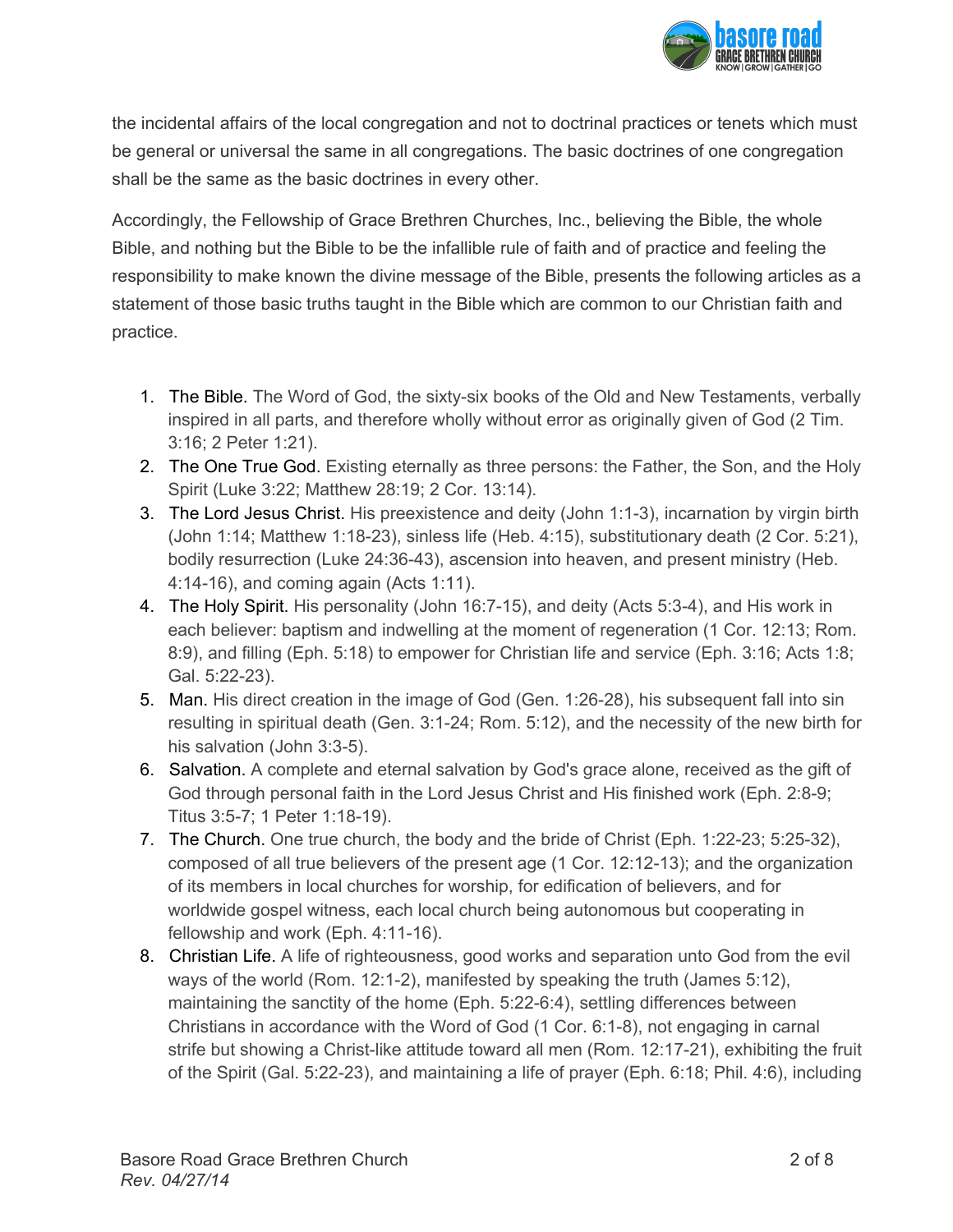

the privilege, when sick, of calling for the elders of the church to pray and to anoint with oil in the name of the Lord (James 5:13-18).

- 9. Ordinances. The Christians should observe the ordinances of our Lord Jesus Christ which are (1) baptism of believers by triune immersion (Matt. 28:19) and (2) the threefold communion service, consisting of the washing of the saints' feet (John 13:1-17), the Lord's Supper (1 Cor. 11:20-22, 33-34; Jude 12), and the communion of the bread and the cup  $(1$  Cor.  $11:23-26$ ).
- 10. Satan. His existence and personality as the great adversary of God and His people (Rev. 12:1-10), his judgment (John 12:31), and final doom (Rev. 20:10).
- 11. Second Coming. The personal, visible, and imminent return of Christ to remove His church from the earth  $(1$  Thess. 4:16-17) before the tribulation  $(1$  Thess. 1:10; Rev. 3:10), and afterward to descend with the Church to establish His millennial kingdom upon the earth (Rev. 19:11-20:6).
- 12. Future Life. The conscious existence of the dead (Phil. 1:21-23; Luke 16:19-31), the resurrection of the body (John 5:28-29), the judgment and reward of believers (Rom.  $14:10-12$ ; 2 Cor. 5:10), the judgment and condemnation of unbelievers (Rev. 20:11-15), the eternal life of the saved (John 3:16), and the eternal punishment of the lost (Matt. 25:46; Rev. 20:15).

We, the members of Basore Road Grace Brethren Church affirm the Continuing Resolutions of the Fellowship of Grace Brethren Churches; a copy can be found in the church office.

# **Article 3 - Authority**

- 1. The primary authority by which this church exists is received from the Holy Scriptures.
- 2. The secondary authority is by the laws of the State of Ohio under which it is incorporated.
- 3. The tertiary authority is by the common counsel and cooperation among Grace Brethren Churches.

# **Article 4 - Membership**

**Section A - Qualifications**

- 1. A person must confess that Jesus Christ is the Son of God and be committed to Him as Savior and Lord.
- 2. The person must submit to the authority of the Bible as the complete, final, inerrant and inspired revelation of the Triune God to man.
- 3. A person must have been baptized as a believer, by immersion.
- 4. A person must understand the importance of being in submission to the leadership of the church, in the spirit of Hebrews 13:17, in order to promote the unity of the church in its mission.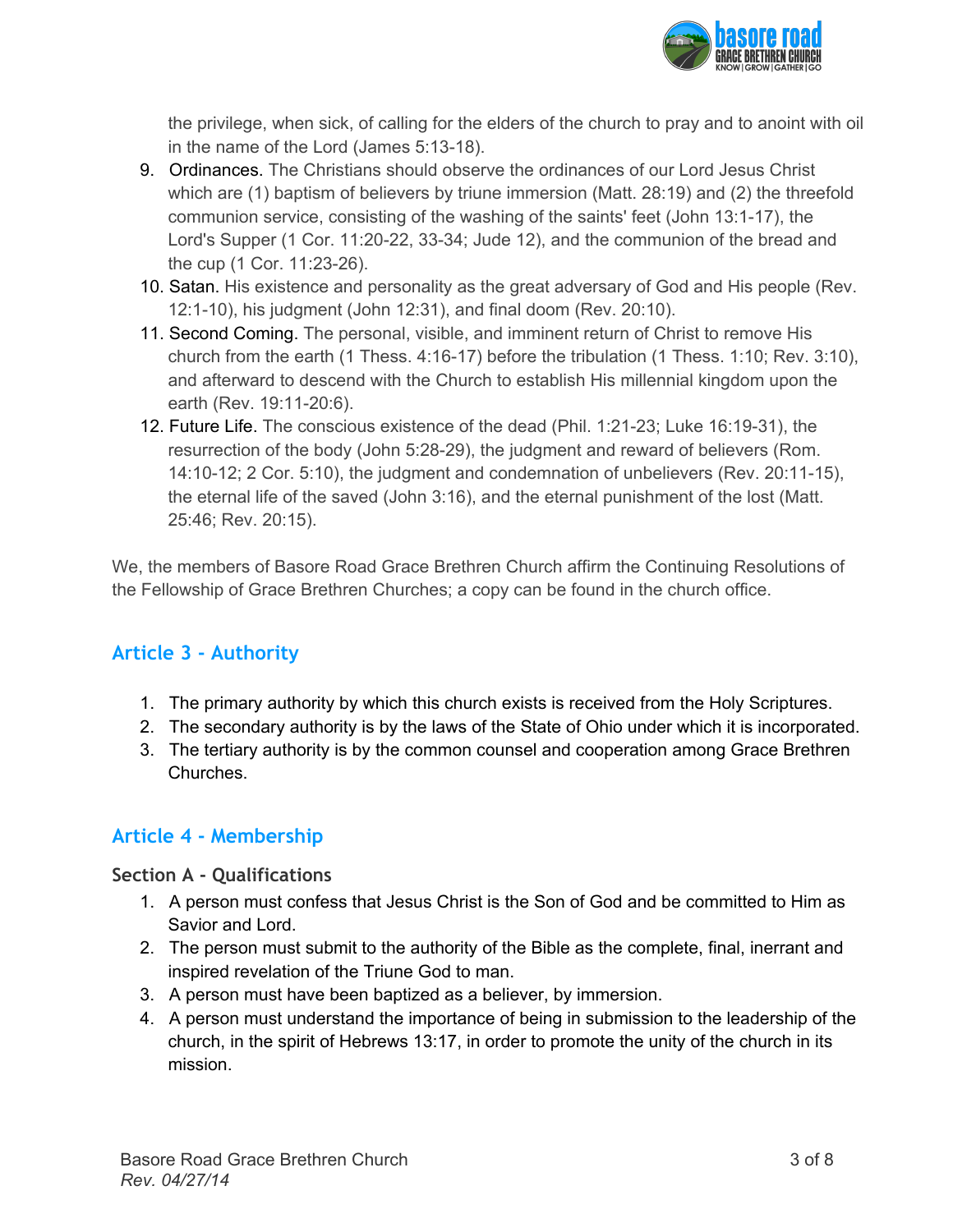

5. A person must faithfully strive to honor Christ by living out the Christian life, by responding to the Holy Spirit, and by being obedient to the Bible.

## **Section B - Responsibilities**

- 1. Commitment to regular attendance of worship services and other church events, including communion and congregational meetings as physically capable.
- 2. A willingness to serve and share in the work that needs to be done.
- 3. Contributing financially on a systematic basis to the local budget of the church.

#### **Section C - Privileges**

- 1. Members who are qualified, responsible (see sections A & B), and 18 years and older, are eligible to vote in all congregational meetings.
- 2. Any member who is dissatisfied with a general procedure of the operation of the church should share his or her concern with the Elder Board and/or pastoral/ teaching staff.

#### **Section D - Withdrawal**

- 1. A member may secure a transfer of membership to another church by requesting a letter of transfer.
- 2. A member's name may be dropped from the roll upon written request of the member involved.
- 3. A member's name may be dropped after (1) calendar year of nonattendance (health reasons will be taken into account).
- 4. A member's name may be dropped due to church discipline (see Section E. Discipline).

## **Section E - Discipline**

Church discipline is clearly taught in Scripture. When situations are brought to leadership that fit the context of Matthew 18:15-17 or 1 Corinthians 5, appropriate steps will be taken. This could lead to a person being asked to leave the fellowship of the church community and removal from the list of formal church membership, until repentance is present.

## **Article 5 - Government**

The membership of Basore Road Grace Brethren Church functions under the headship of the Lord Jesus Christ and under the shepherding of a board of elders (which may include pastors on staff). Under this authority, the board of elders is empowered by the congregation as overseers and has the authority to act on all church affairs, subject to the terms of this Constitution. Therefore the board of elders is accountable to the congregation.

#### **Section A - Meeting**

- 1. Annual Congregational Meeting To be held within at least thirty days of the end of the calendar year to cover topics such as the approval of prospective elders and approval of the yearly budget.
- 2. Special Congregational Meetings May be called by the pastor or the board of elders. A public announcement must be made on two Sunday morning services along with an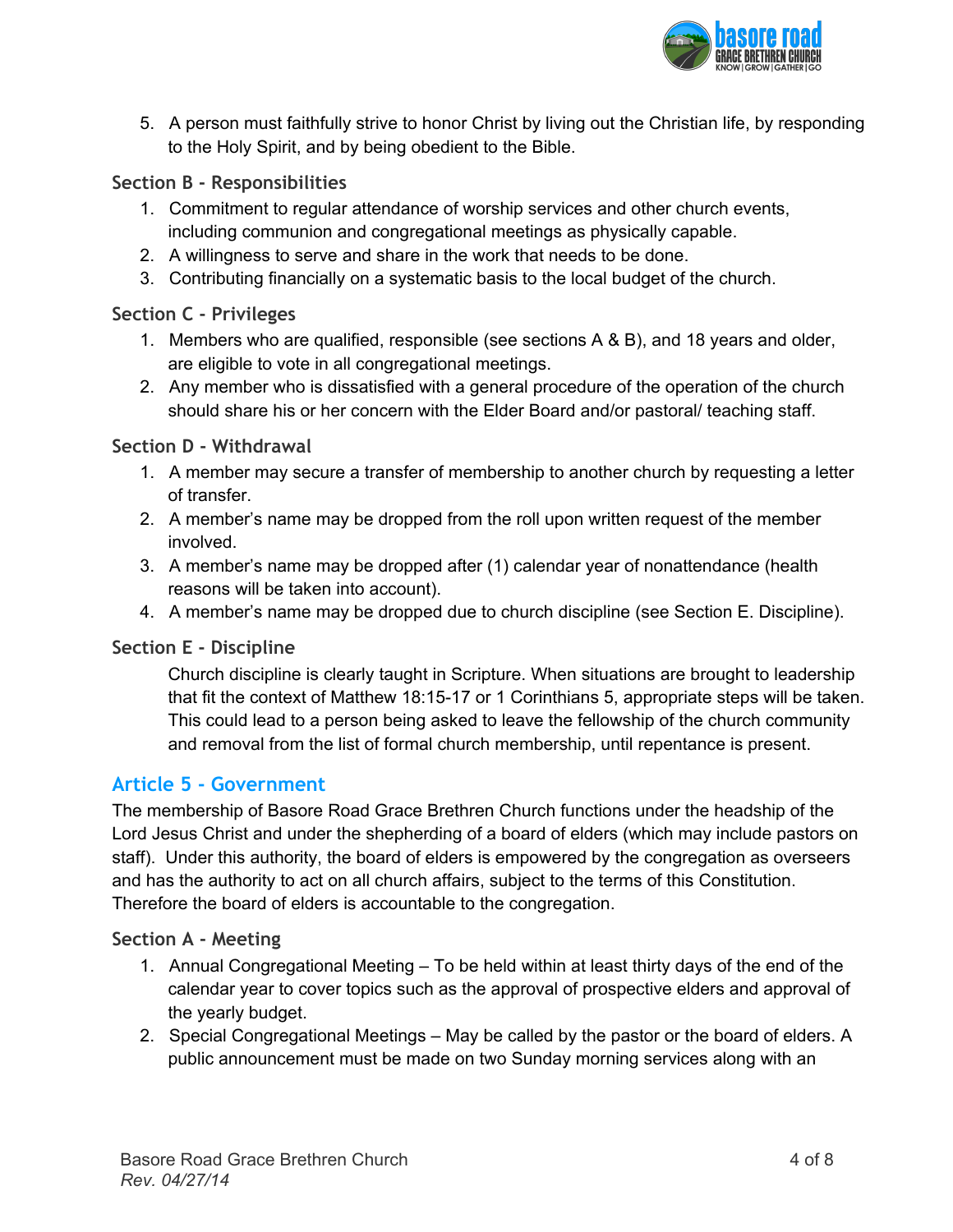

agenda for said meeting, allowing at least 14 days before said meeting is to take place.

- 3. The Quorum -- Shall consist of the qualified members present at any properly announced congregational meeting.
- 4. Unless otherwise specified in this Constitution, all matters of business shall be approved by a majority vote of the members present at any properly called congregational meeting. In the event of an abstention vote, this abstention is not a yes or a no vote, and is subtracted from the total members present when it comes to calculating the majority.
- 5. Voting -- The elders will seek congregational approval on the following:
	- a. New elders and reaffirmation of elders.
	- b. New senior pastor.
	- c. New deacons/deaconesses.
	- d. The yearly budget.
	- e. Any changes to the constitution.
	- f. The taking on of debt or acquisition or sale of any land/property.
	- g. Any non-budget expenditures over 5% of the total budget.

### **Section B - Pastors, Pastoral Staff and Officers of the Church**

- 1. Senior Pastor
	- a. Qualifications
		- i. He shall meet the biblical qualifications of an elder (1 Tim. 3:1-7, Titus  $1:5-9$ ).
		- ii. He shall submit to and teach the Statement of Faith as set forth in Article 2 of the Constitution.
	- b. Responsibilities In concert with the elders of the church, the senior pastor shall direct and oversee all church ministries, both spiritual and operational. He shall be an elder, an ex officio member of all Ministry Teams, and serve as the moderator of the Elder Board.
	- c. Selection / Call When a vacancy shall occur in the senior pastor position, a Pastoral Search Team, approved by the Elder Board, shall screen prospective candidates. Once the candidate is approved by the Elder Board the candidate is presented to the congregation for approval. A two-thirds vote of the members present at a congregational meeting, called for that purpose, shall be necessary for final approval.
	- d. Term The call for the senior pastor shall be an indefinite period subject to the discretion of the Elder Board.
	- e. Resignation or Removal The senior pastor shall give a written three-months notice of resignation to the Elder Board. The Elder Board may also terminate the senior pastor at their discretion. Upon resignation or removal, the Elder Board shall make a determination regarding the nature and term of a severance package.
- 2. Pastoral Staff
	- a. Qualifications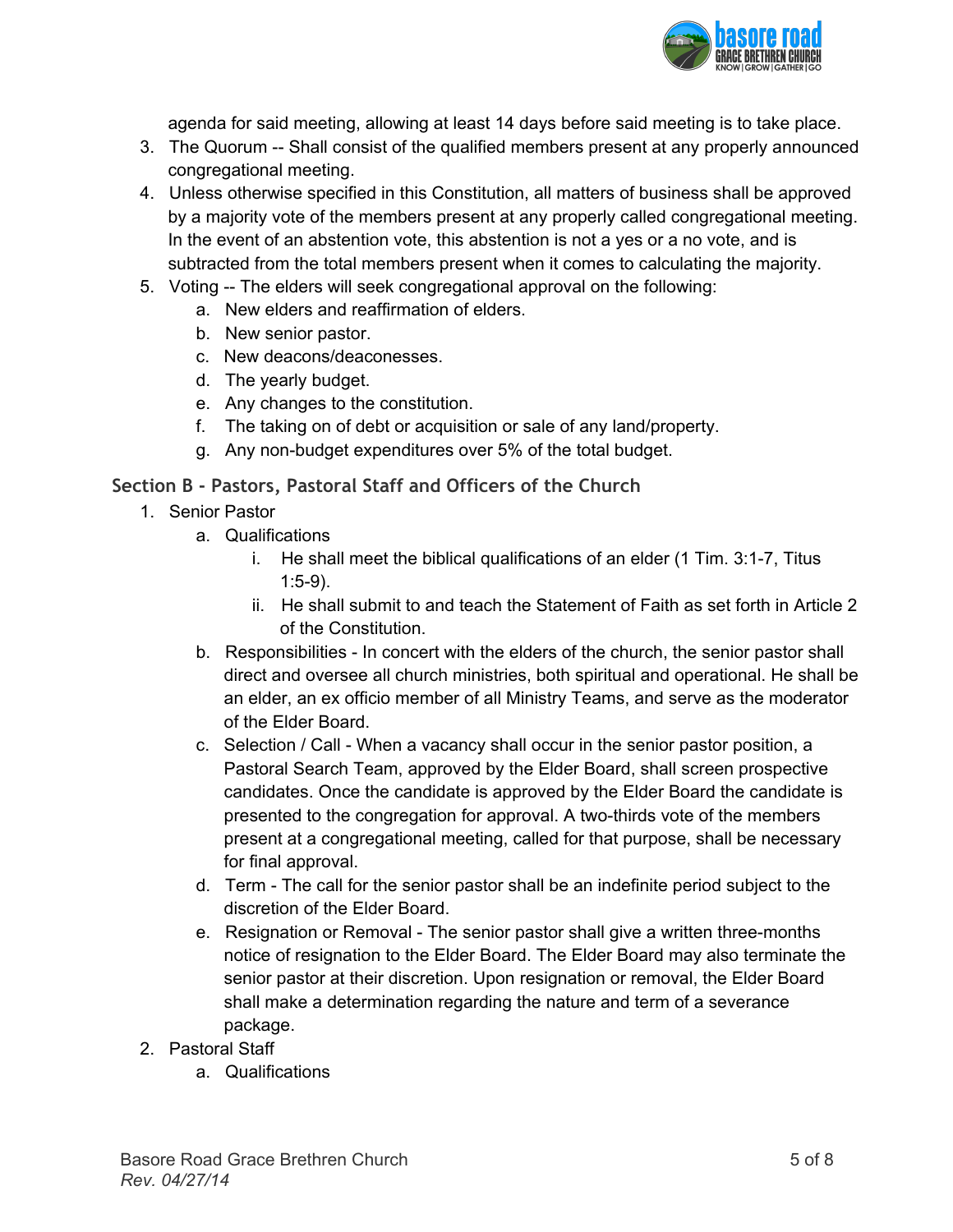

- i. He shall meet the biblical qualifications of an elder  $(1 \text{ Tim. } 3:1-7, \text{ Titus})$  $1:5-9$ ).
- ii. He shall submit to and teach the Statement of Faith as set forth in Article 2 of the Constitution.
- b. Responsibilities Pastoral Staff are an extension of the senior pastor's ministry and are therefore under his authority as well as the authority of the Elder Board. They shall serve in the specific area of responsibility determined by the senior pastor. Pastoral staff can serve on the Elder Board, subject to congregational confirmation as an elder.
- c. Selection / Call When a vacancy or need presents itself on the pastoral staff, other than the senior pastor, the Elder Board will begin the process of filling that position. The Elder Board must approve the need of the position on the pastoral staff and must approve and hire the candidate to fill any position, subject to approved funds in the budget.
- d. Term The call for a pastor shall be an indefinite period subject to the discretion of the Elder Board.
- e. Resignation or Removal A pastor shall give a written three-months notice of resignation to the Elder Board. The Elder Board may also terminate the pastor at their discretion. Upon resignation or removal, the Elder board shall make a determination regarding the nature and term of a severance package.
- 3. Support Staff The assessment of staffing needs and hiring of additional staff is determined by the Elder Board, subject to approved funds in the budget.
- 4. Elders
	- a. Qualifications
		- i. He shall meet the qualifications of an elder. (1 Timothy 3:1-7, Titus 1:5-9, 1 Peter 5:1-3).
		- ii. He shall pass an examination process of the current board of elders.
	- b. Responsibilities The Elder Board of the church shall humbly provide oversight for all matters of the church, including doctrine and teaching, policy-making, finances, administration, property management, and goal setting (Acts 20:17, 28, 1 Tim. 5:17, Hebrews 13:17), and the Elder Board shall lovingly lead as examples and shepherds (1 Peter 5:1-3). The elders shall seek the congregational approval on:
		- i. New elders and reaffirmation of elders.
		- ii. New senior pastor.
		- iii. New deacons/deaconesses.
		- iv. The approval of a yearly budget.
		- v. Any changes to the Constitution.
		- vi. The taking on of debt or acquisition or sale of land/property.
		- vii. Any non-budget expenditures over 5% of the total budget.
	- c. Call Recommendations for eldership shall be submitted to the Elder Board for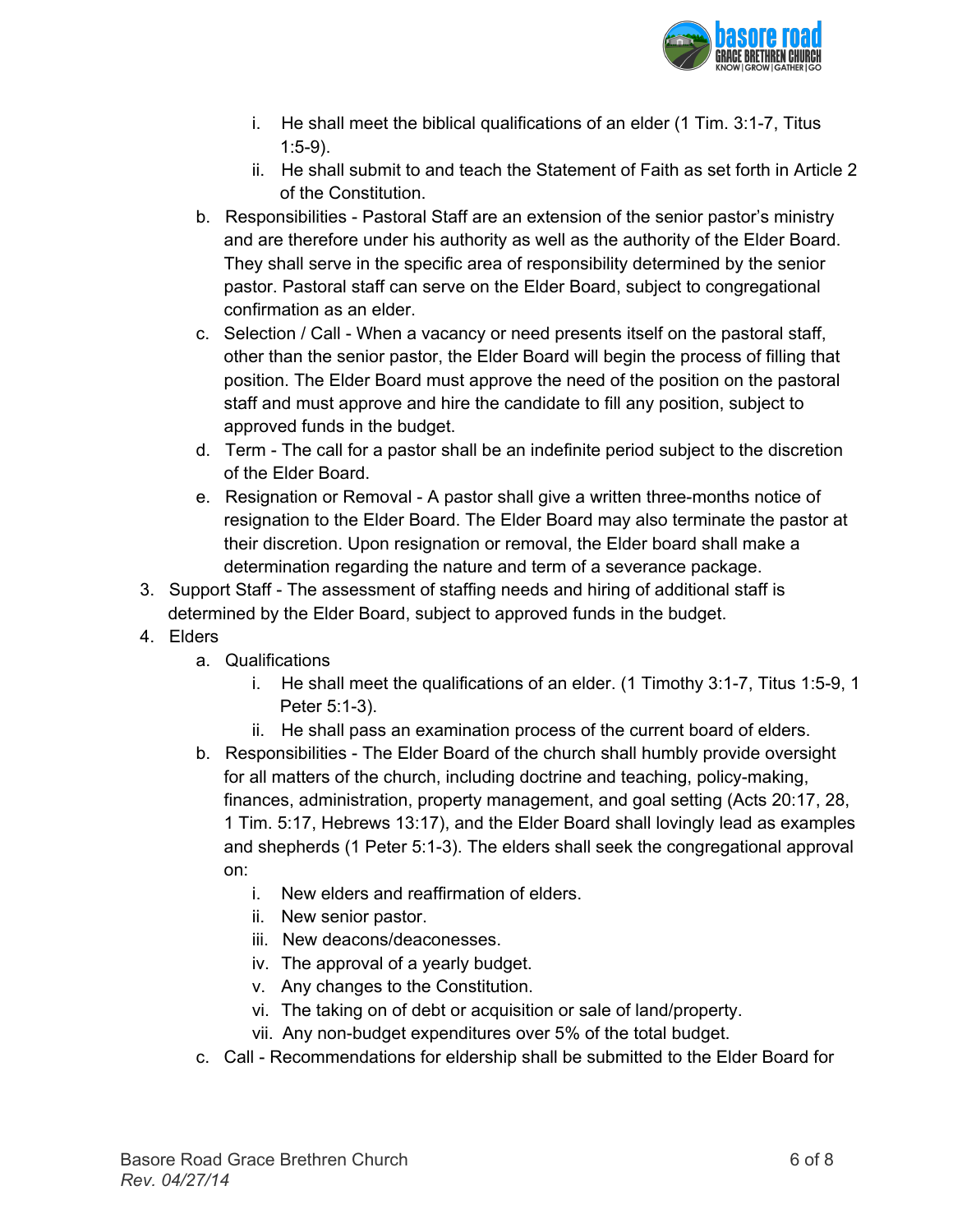

review. Those elder candidates will be presented to the congregation, allowing time for prayerful consideration. After Elder Board training/testing/vetting, approved candidates will be presented to the congregation for a vote of affirmation at a properly called congregational meeting. The candidate must receive unanimous congregational affirmation from the voting quorum. It is the Elder Board's desire to always receive unanimous congregational affirmation, as any biblical reason to vote "no" should be brought to the candidate first (to allow them to withdraw if valid) and then before the Elder Board during the review/vetting process. For a disapproval vote to be counted, a valid biblical reason must be written on the ballot and it must be signed. All ballots without a biblical reason for a disapproval vote and/or without a signature, will not be counted and the ballot will be discarded. All valid "No" votes will be addressed by the current elder board.

- d. Term An elder will serve for at least three years and may be granted leave or retirement by approval of the Elder Board. Every three years an elder will be subject to reaffirmation by the church membership.
- e. Resignation or Removal An elder shall give a written three-months notice of resignation to the Elder Board. The Elder Board may also terminate an offending elder at their own discretion or if the tri-annual reaffirmation fails.
- f. An elder is not permitted to vote on issues relating directly to himself, to avoid a conflict of interest.
- 5. Deacons and Deaconesses
	- a. Responsibilities Deacons/deaconesses shall serve the Lord by assisting the elders primarily by meeting the physical needs of those within the church family. There will be a chairman of the deacons, appointed by the Elder Board, who will report to the elders as needed.
	- b. Call Deacons/deaconesses shall be chosen from the membership of the church according to the qualifications of 1 Timothy 3:8-13. Recommendations for this office shall be submitted for approval to the Elder Board, which will then present approved candidates to the church for a vote of affirmation.
	- c. Term Deacon/deaconesses shall serve a term mutually agreed upon by the Elder Board and the deacons/deaconesses.
	- d. Resignation or Removal A deacon/deaconess shall give a reasonable notice of resignation to the Elder Board. Involuntary termination by the Elder Board can also occur at the discretion of the Elder Board**.**
- 6. Ministry Teams Ministry Teams shall be formed and dissolved upon the discretion of the Elder Board (Examples of Ministry Teams could include Sunday School Ministry team, Music Ministry team, Missions Ministry team, and so on). They shall serve under the oversight of the Elder Board.

# **Article 6 - Property of the Church**

**Section A - Title**